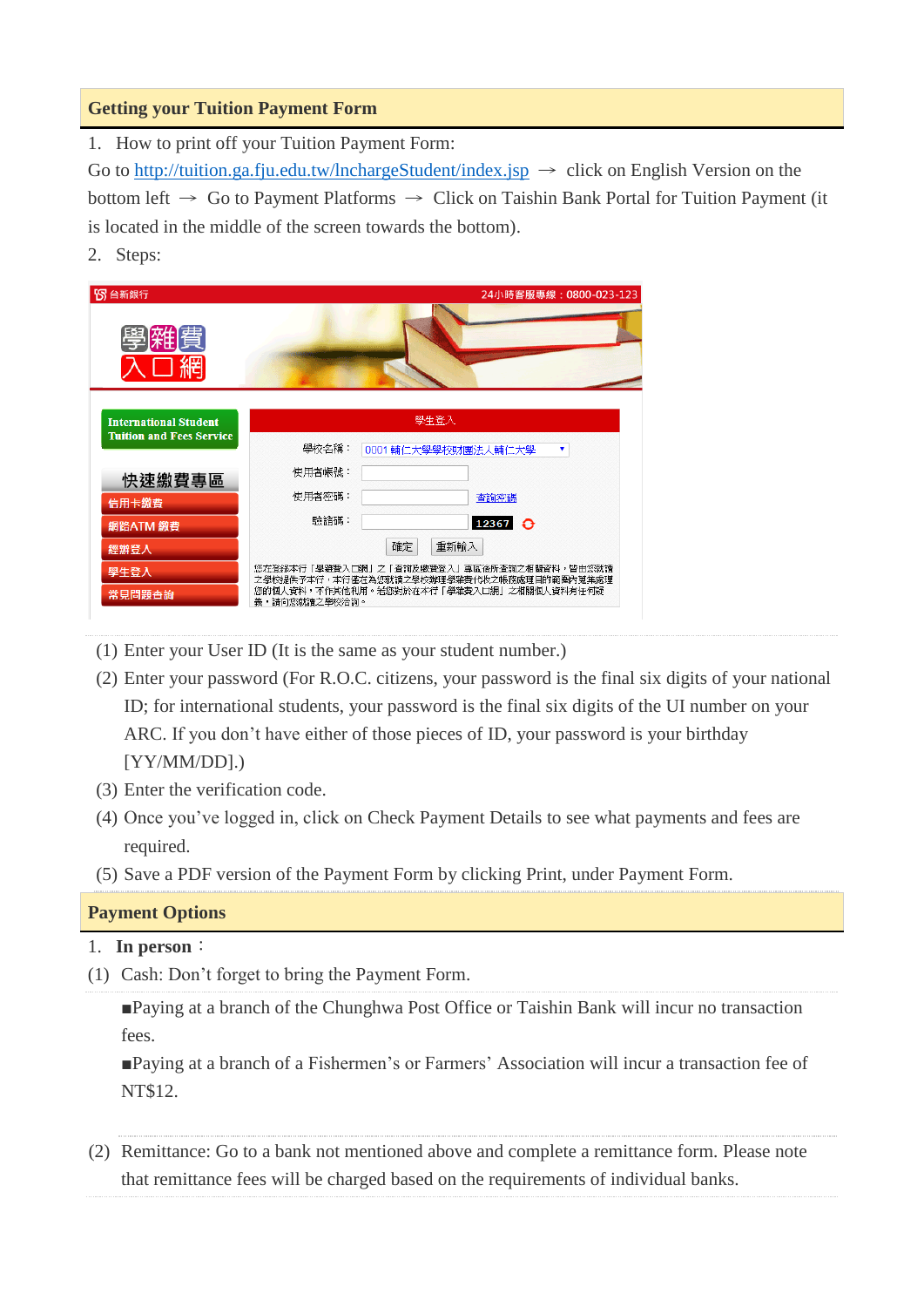**Beneficiary Bank**: Taishin Bank, Jianbei Branch **Beneficiary**: Fu Jen Catholic University **Beneficiary Account Number**: xxxxxxxxxxxxxx (This is the 14-digit Payment Account shown on the Payment Form) **Amount:** Pay the amount shown on the Payment Form

2. **Payment transfers at an ATM:** Enter the following details

**Beneficiary Bank**: Taishin Bank (Code 812)

**Beneficiary Account Number**: xxxxxxxxxxxxxx (This is the 14-digit Payment Account shown on the Payment Form)

**Amount**: Pay the amount shown on the Payment Form

Transaction fees are based on the regulations of your bank card provider. No transaction fees will be charged if you use a Taishin Bank card.

**Payments exceeding NT\$30,000:** 

If the amount you need to transfer exceeds NT\$30,000, make sure you select Payment Services, then Pay Fees, and then Tuition and Miscellaneous Fees.

**Bank Code**: 812 (Taishin)

**Beneficiary Account Number**: xxxxxxxxxxxxxx (This is the 14-digit Payment Account shown on the Payment Form)

**Amount**: Pay the amount shown on the Payment Form

#### 3. **Online Credit Card Payment:**

 (By using a Fu Jen affinity credit card, you can enjoy 0% interest for 6 payment periods. For more information, please call the Office of Public Affairs at 02-2905-2210.)

■Taishin E-Government Payment Platform:

(Please note that the page is only available in Chinese.) Go to the Taishin Bank Portal for Tuition Payment. Under Rapid Payments, click on Credit Card Payment.

| 55台新銀行<br>學羅賈                                                   |                            | 24小時客服專線: 0800-023-123 |  |
|-----------------------------------------------------------------|----------------------------|------------------------|--|
| <b>International Student</b><br><b>Tuition and Fees Service</b> | 信用卡繳費                      |                        |  |
|                                                                 | 信用卡持卡人身分證字號:               |                        |  |
| 快速繳費專區                                                          | 繳款帳號:                      |                        |  |
| 信用卡繳費                                                           | 密碼:                        | 查詢密碼                   |  |
| 網路ATM 繳費                                                        | 驗請碼:                       | $12367$ $\odot$        |  |
| 經辦登入                                                            | 重新輸入<br>確定                 | 離開                     |  |
| 學生登入                                                            | □ 我已經詳細閱讀並同意 個人資料保護之法定告知事項 |                        |  |
| 常見問題查詢                                                          |                            |                        |  |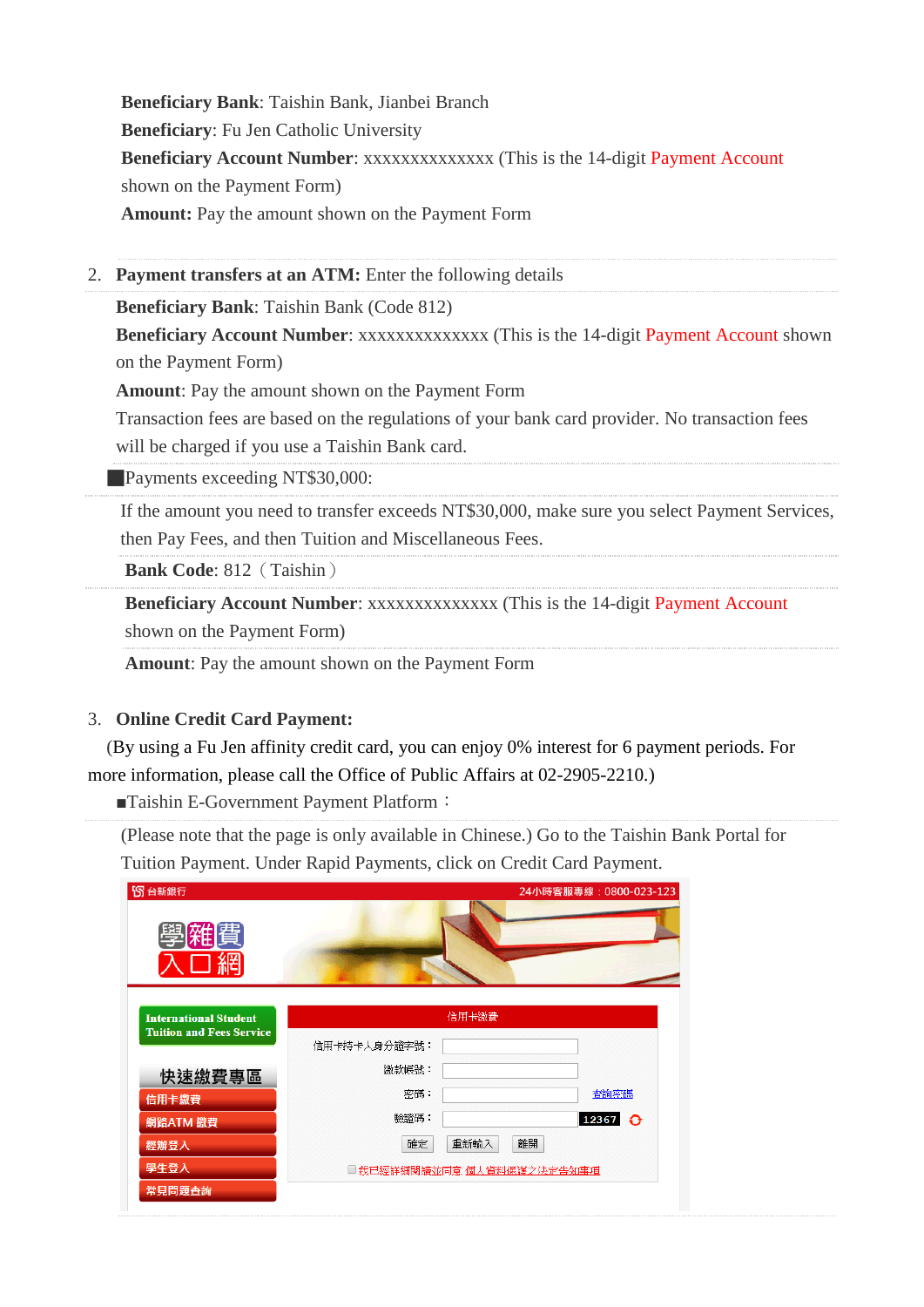- 1. Enter your national ID/ARC ID.
- 2. Enter the 14-digit Payment Account shown on the Payment Form.
- 3. Enter your password: (For R.O.C. citizens, your password is the final six digits of your national ID; for international students, your password is the final six digits of the UI number on your ARC. If you don't have either of those pieces of ID, your password is your birthday [YY/MM/DD].
- 4. Enter the verification code

**CTBT Payment Platform (Please note that this webpage is only available in Chinese.)** Please go to https:/[/www.27608818.com](http://www.27608818.com/) and click on Credit Card Payment

| 信用卡繳學費   | 生活繳費    | 銀聯卡繳學費                  | 繳費紀錄查詢 |            |
|----------|---------|-------------------------|--------|------------|
| 學費繳納/查詢  |         | 信用卡繳學費繳納/查詢             |        |            |
| 合作發卡銀行   |         | 請參照繳費單/四聯單輸入學校代號(10碼數字) |        |            |
| 繳費證明單    | 杳詢學校代號  |                         |        | 8814601952 |
| 注意事項     |         | 請參照繳費單/四聯單輸入繳款帳號(銷帳編號)  |        |            |
| 各發卡行分期訊息 | 繳費單說明   |                         |        |            |
| 各發卡行優惠訊息 | 學費繳納/查詢 |                         | 資料清除   |            |

Enter FJCU's 10-Digit Code: 8814601952

Enter the 18-digit Account No.:

### 4.Mobile Payment:

■Alipay (This option is only available to students from mainland China)

Steps:

- 1. Go to the Taishin Portal. Enter your student number, password (the final six digits of the UI Number on your ARC or your birthday [YY/MM/DD]), and then the verification code.
- 2. Click on Check Payment Details.
- 3. Click Alipay. (Note: Because of restrictions on the maximum amount that can be transferred per transaction, when necessary, please click on Account Balance.)

# **Clearing Payments**

- It takes two to three working days to clear payments made in person, via ATM, or by remittance.
- It takes three to seven working days to clear payments made with credit cards.

### **Printing Off the Payment Receipt**

• Make sure you have the latest version of Adobe Reader (<http://get.adobe.com/tw/reader/>)